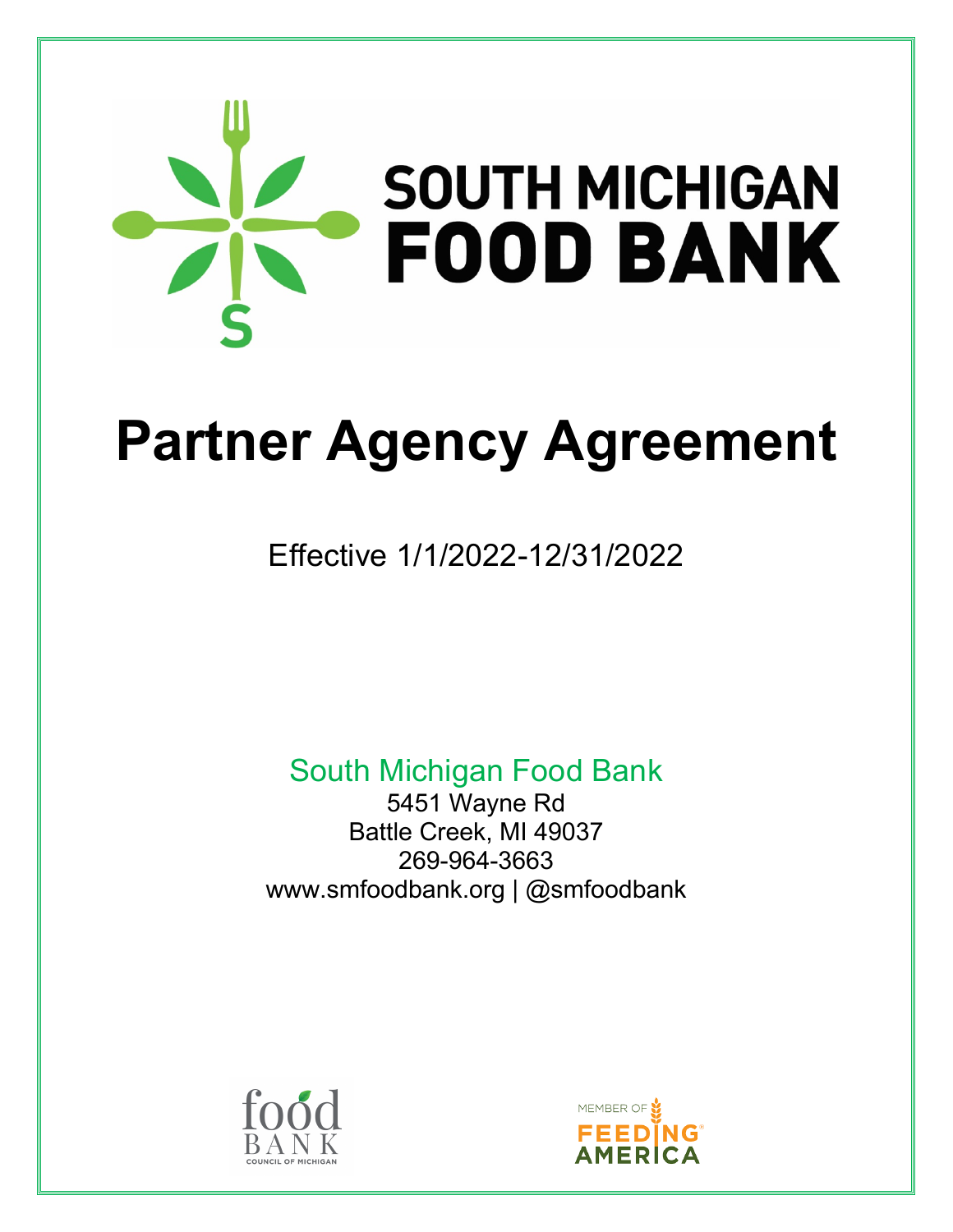Dear Partner Agency,

Thank you for choosing to partner with South Michigan Food Bank in your work to end hunger in your community. As the only regional Food Bank serving Barry, Kalamazoo, Calhoun, St. Joseph, Lenawee, Branch, Hillsdale, and Jackson counties, we provide over 14 million pounds of food annually to agencies like yours. The benefits of your membership include access to our warehouse inventory for shopping, training opportunities, food safety, access to national donors, and more. Partnerships with local agencies like yours — as well as other community partners such as farmers, nonprofit organizations, service clubs, retail partners, and more — allow us all to best serve the communities we love. The Food Bank has several different program opportunities for your Partner Agency. Whether you operate a food pantry, Fresh Food Distribution (FFD) site, soup kitchen, Backpack Program (BPP), residential feeding program, or other hunger relief program, we are here to help you make the biggest impact possible!

The details of this agreement (including rights and responsibilities of both the Food Bank and Partner Agency) are outlined in the following pages. Please read, sign, and email the last page to Tammi Morgan, Community Impact Director, at tammi@smfoodbank.org and keep at least one **complete** copy for your records. **The 2022 Partner Agency Agreement and the included addendums replaces any former contract signed by your Partner Agency and includes updates mandated by Feeding America and the Food Bank Council of Michigan, as well as policy updates from the Food Bank.** It must be signed and received in our office no later than January 31,2022. Agencies that do not return this signed agreement, including all amendments, by February 15, 2022, will be placed on product hold until received. Thank you for your partnership and thank you for all that you do in our communities!

Sincerely,

porska Kæjer

Marsha L. Keefer Chief Operating Officer 269-441-4426 marsha@smfoodbank.org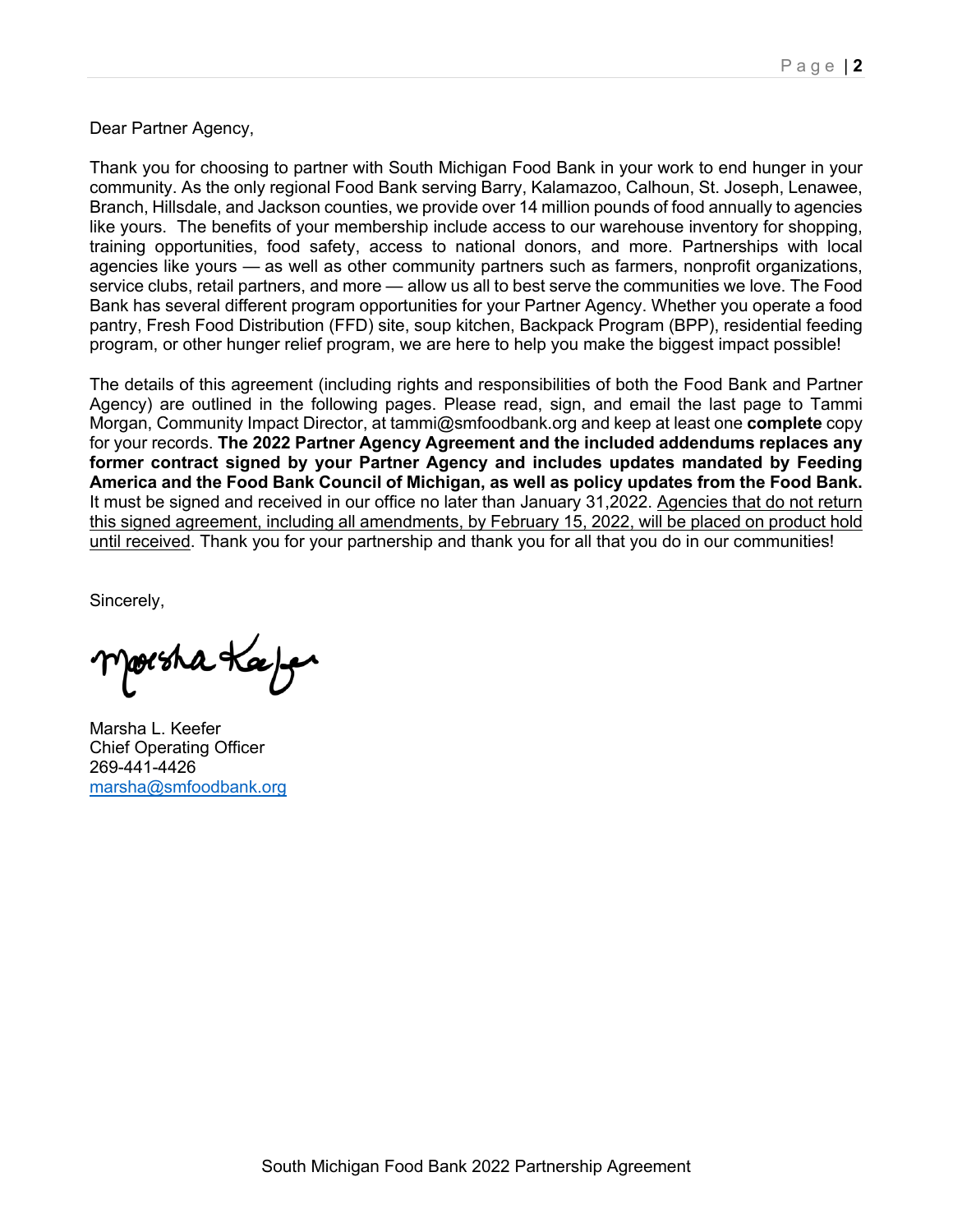#### Partner Agency Agreement Effective January 1, 2022-December 31, 2022

This document is an agreement made between South Michigan Food Bank located at 5451 Wayne Rd, Battle Creek, MI 49037 and Partner Agency and replaces all previously signed agreements.

As a member of South Michigan Food Bank's Partner Agency network, your agency is entitled to many benefits. These benefits include (but are not limited to) the following:

- A. Access to the Food Bank warehouse and inventory.
- B. Maintained chain of food safety.
- C. Access to Retail Donor partners.
- D. Access to Food Bank Challenge fundraising program.
- E. Access to agency enabling opportunities, including equipment, grants, and more.
- F. Assistance with marketing and advertising if needed.
- G. Access to Feeding America's national network of donor partnerships and fundraising opportunities.
- H. Access to training and workshops, specifically in fundraising, SNAP Education, and more.

#### Terms of the Partner Agency Agreement, 2021:

The Partner Agency agrees to *all* the terms and conditions outlined in this agreement. If any of these terms or conditions are violated, the Food Bank has the right, without further investigation, to stop distributing product to the Partner Agency and/or follow processes outlined in the Suspension and Termination Policy until the term(s) or condition(s) are met:

- A. **Qualifying Partner Agency Criteria**: The Partner Agency must maintain eligibility by either remaining in-good standing with the Internal Revenue Service as a designated 501c3 organization or meeting church qualifier requirement. These qualifiers are reviewed annually and must remain current. The Partner Agency also must meet the IRS eligibility requirements for receipt, storage, transfer, and use of donated product under section 170e3.
- B. **Purpose of Incorporation and Service:** The Partner Agency agrees that it is incorporated to serve the ill, needy and/or infants (minor children 0-18 years old). The Partner Agency also agrees that it is not incorporated for a purpose unrelated to serving the ill, needy and/or infant (such as publication of a non-profit periodical providing information to members) nor will the Partner Agency distribute Food Bank received products to people who do not qualify to receive the products as defined in IRS Code section 170(e)(3).
- C. **Use of Received Products:** The Partner Agency agrees that it will not sell or use products obtained from the Food Bank or through its donor network in exchange for money, other property, or services, including using products for the purpose of fundraising programs or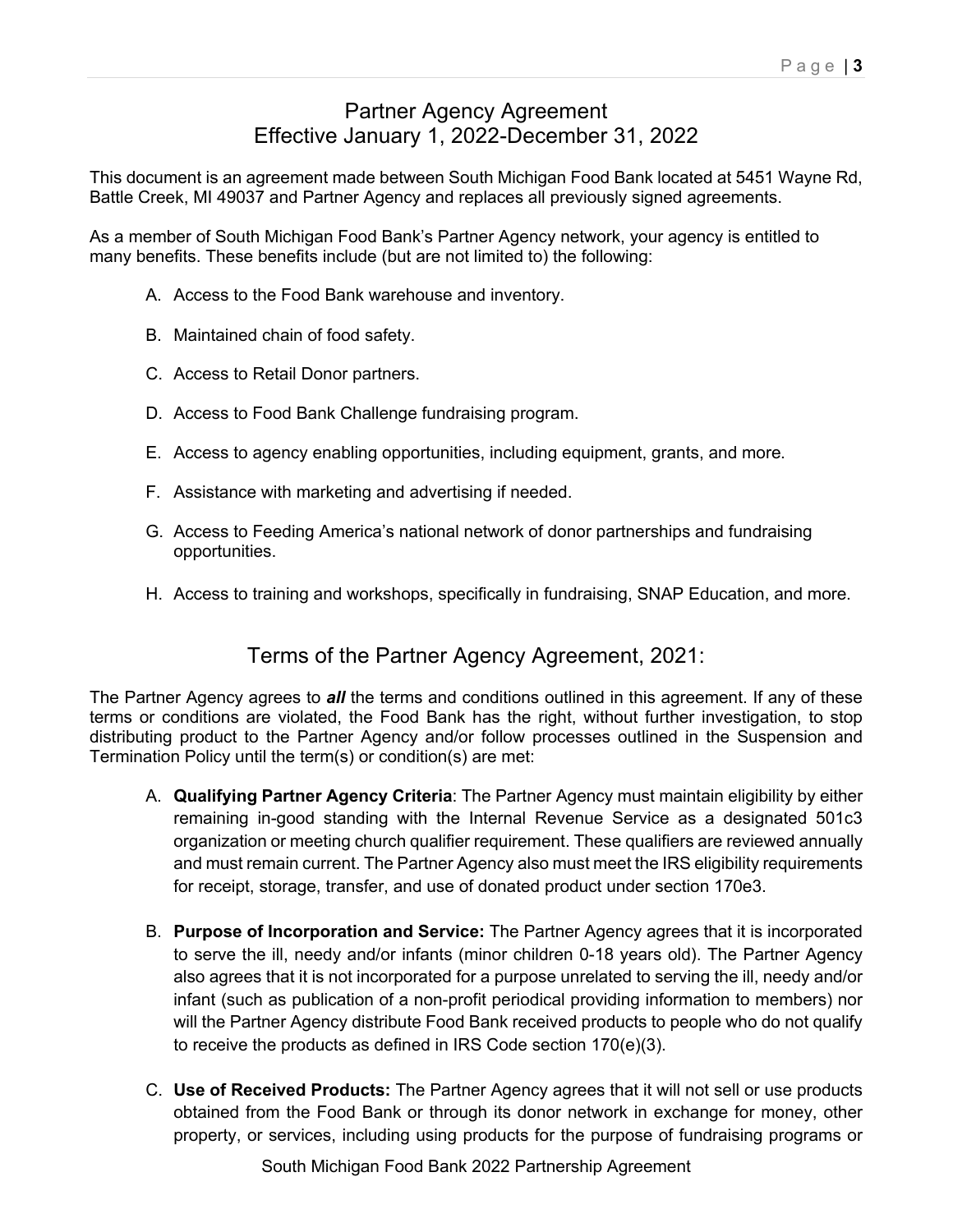other events. This includes (but is not limited to) food and non-food products received through the Store Retail Donor Program (store rescue). The Partner Agency also agrees that it will comply with the restrictions on the use and transfer of donated property, as described in IRS Tax Code Section 170(e)(3) and any amendments to the Code (See the Federal Register/Vol. 47, No.21/Monday, February 1982/Rules and Regulations, pp. 4509- 4512).

- D. **Area of Distribution:** The Partner Agency agrees that it will only distribute products received from South Michigan Food Bank in the areas discussed in the initial application and will discuss changes to service area with Community Impact Coordinator. The Partner Agency also agrees that it will not distribute any products outside of the United States and Puerto Rico.
- *E.* **Monthly Reporting:** The Partner Agency agrees that it will maintain adequate books and records and accurately reflect the total amount of product received and distributed (or used), a description of the products and the date of its receipt. The Partner Agency also agrees to outline its procedure for determining that the final recipient of the product is ill, needy or infants (minor children 0-18 years old). The Partner Agency also agrees to submit required monthly service number reports*, online at smfoodbank.org at the specified time (no later than the 5th of the following month) as well as other reports as requested by Food Bank staff.*
- F. **Availability of Records:** The Partner Agency agrees to make its books and records, including but not limited to those which track the receipt and distribution of products obtained from South Michigan Food Bank and Food Bank partners and financial record keeping books available to the Food Bank, with or without notice. Willingness to abide by the policies, procedures, and record keeping requirements of the Member.
- G. **Local, State and Federal Regulations:** The Partner Agency agrees that it will ensure the donated product conforms to any applicable provisions of the FDC and Cosmetic act (as amended), and any regulations that follow. The Partner Agency also agrees that it will insure the safe and proper handling of donated product, which conforms to all local, State and Federal regulations, and willingness to adhere to additional donor stipulations. The Partner Agency will maintain current licenses as required by local, state, and Federal regulations.
- H. **Storage and Handling of Products:** The Partner Agency agrees that it will store, handle and distribute products consistent with the Federal Food, Drug and Cosmetic Act and any regulations that follow and will follow food safety guidelines as outlined in this Agreement.
- I. **Food Safety:** The Partner Agency agrees that by the *end of January 2022*, **a minimum of 1** staff (paid or volunteer) person be trained in food safety from an *approved* food safety training course. Approved trainings are Food Safety for Food Banking, ServSafe Food Handlers, National Restaurant Association Certification, and Food Handlers Card, or other approved safety training curriculums. The Partner Agency also agrees that if it utilizes food provided by the Food Bank to prepare and serve meals, their key food service program staff (paid or volunteer) are required to meet local commercial food safety standards in addition to having the standard approved food safety training.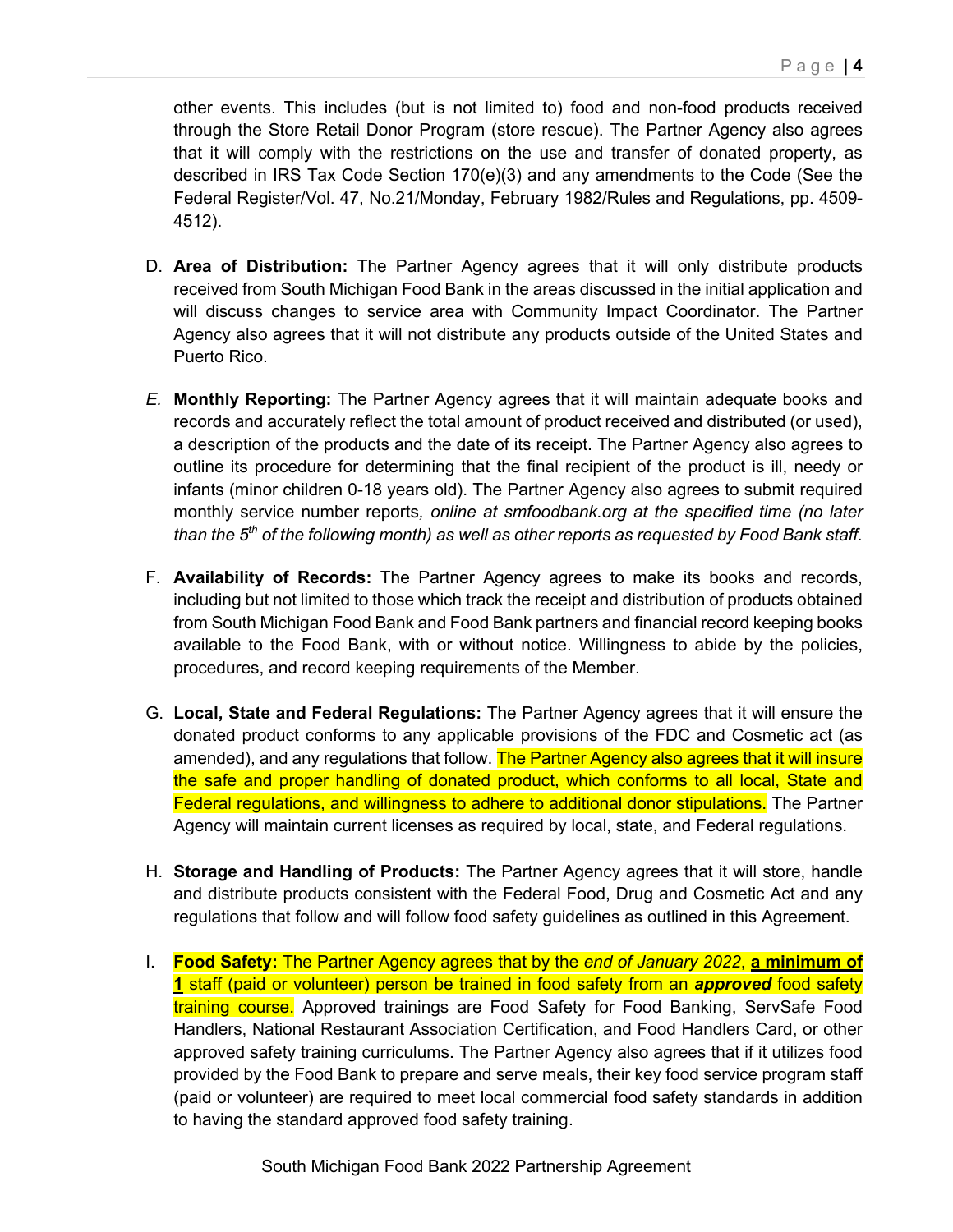- J. **Donor Stipulations:** The Partner Agency willingness to adhere to any additional donor stipulations. If these stipulations exist, South Michigan Food Bank will provide a detailed explanation prior to releasing products.
- K. **"As Is" Condition:** The Partner Agency agrees that it will accept all products received from the Food Bank in "as is" condition.
- L. **Donor, the Member and Feeding America:** The original Donor, the Member and Feeding America are released by the Agency from any liabilities resulting from the donated Product. The original Donor, the Member and Feeding America are held harmless from any claims or obligations in regard to the Agency or the donated product. The original Donor, the Member and Feeding America offers no warranties in relation to the product.
- M. **Shared Maintenance, Transportation, and Value-Added Processing Fees:** The Partner Agency agrees to pay the handling fee assessed with-in 30 days any and all applicable Shared Maintenance and/or handling fees (Value Added Processing, Delivery Charges, Transportation fees, etc.) for all products received from the Food Bank.
- N. **Discrimination:** The Partner Agency agrees that it will not engage in discrimination in the provision of service, against any person because of race, color, citizenship, religion, gender, national origin, ancestry, age, marital status, disability, sexual orientation, including gender identity or expression, unfavorable discharge from the military or status as a protected veteran: homelessness or other protected class.
- O. **On-Site Inspections:** The Partner Agency will allow the Member to monitor the Partner Agency regularly, as well as donors and government agencies, to inspect and audit all facilities and vehicles where products received from South Michigan Fod Bank Food Bank or the Food Bank donor network are received, stored, and distributed, with or without notice. Inspections must be conducted annually. The Food Bank will make three attempts to contact the Partner Agency to set up the annual inspection. If the Partner Agency does not return phone call or emails after the third attempt, they will be put on product hold until the inspection can be scheduled
- P. **Authorized Agent:** The Partner Agency agrees to have only an **authorized** agent(s) pickup or receive products from South Michigan Food Bank. The Partner Agency also agrees to make known to the Food Bank a list of authorized agents and contact Food Bank within 5 business days when a change is made to that list.
- Q. **Communication:** The Partner Agency **must** provide South Michigan Food Bank with a working email address and two phone numbers with message leaving capabilities. The email must be checked weekly as this is how Food Bank will send recall notices and other important information. *One of the phone numbers must be the contact of the person who is physically at the site, so the Food Bank can contact the Partner Agency in case of delivery delays or issues that may arise and need amidite attention*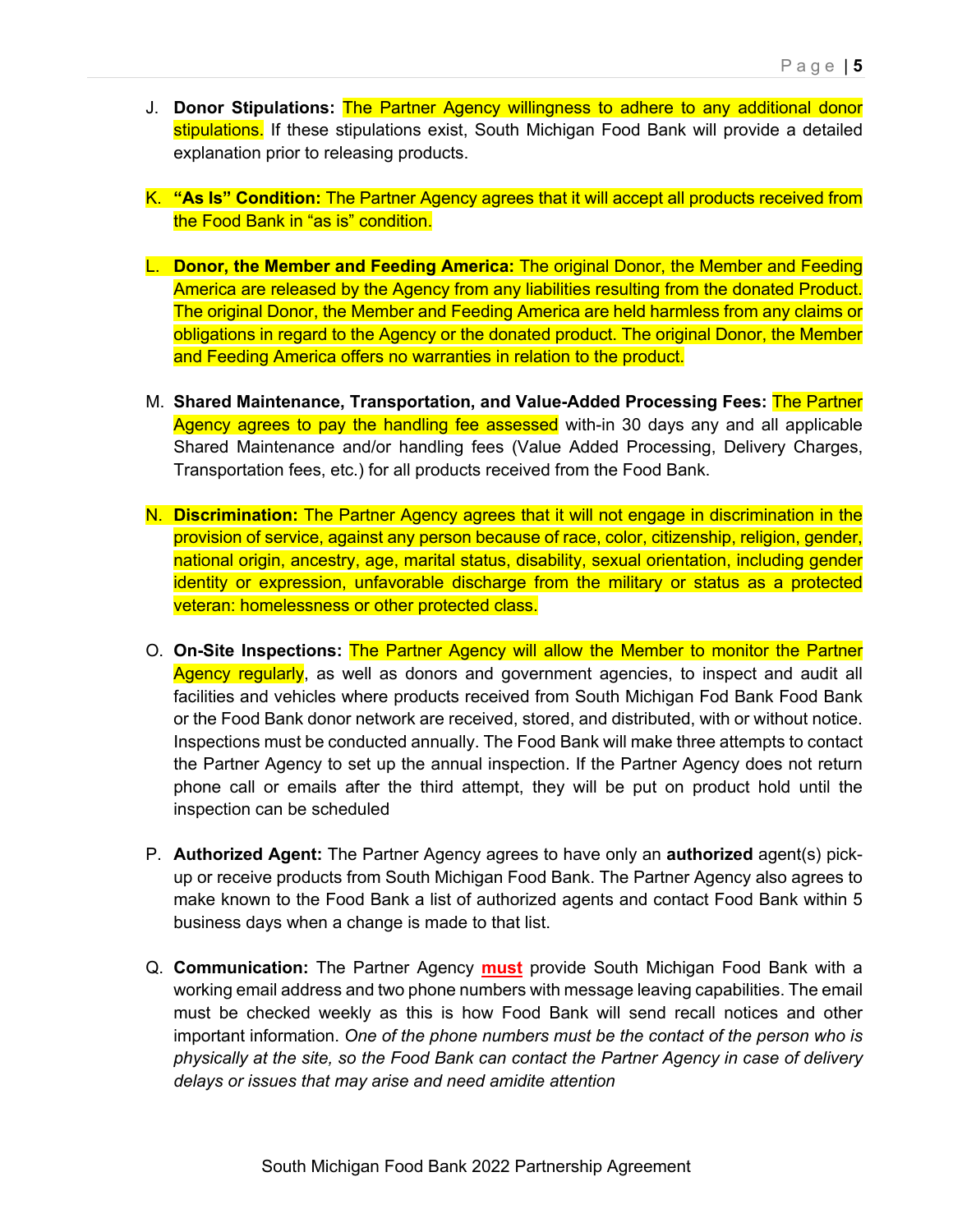- R. **Access to One Feeding America Member Food Bank:** The Partner Agency agrees that it will only receive food from the South Michigan Food Bank and no other Feeding America Member Food Bank.
- S. **Liability Release Form:** The Partner Agency agrees to execute and retain for the current and three years prior all Liability Release Forms (also known as the sign-in sheet or TEFAP form). If operating as a Fresh Food Distribution (FFD) the Partner agency must submit to Food Bank a copy of the Liability Release Form (sign-in sheet or TEFAP form), and any other liability release forms that Food Bank may require at any time.
	- a. Per 42 U.S. Code § 1791 Bill Emerson Good Samaritan Food Donation Act, the Liability Release Form (also known as the sign-in sheet or TEFAP form) protects from liability:

1. The original Donor, the Partner Agency, South Michigan Food Bank, Food Bank Council of Michigan, and Feeding America. These entities are released by the client from any liabilities resulting from the donated Product.

2. The original Donor, the Partner Agency, South Michigan Food Bank, Food Bank Council of Michigan, and Feeding America are held harmless from any claims or obligations regarding the Agency or the donated Product.

3. The original Donor, the Partner Agency, South Michigan Food Bank, Food Bank Council of Michigan, and Feeding America offer no express warranties in relation to the Product.

- T. **Operating Schedule:** The Partner Agency must operate at regularly scheduled times and these service times must be posted within easy sight of clients and potential clients. The Partner Agency must also communicate these service times, and any changes, including weather closures, to Food Bank. The Partner Agency must also have in place a system for notifying clients and potential clients of unexpected closures (weather, emergency, etc.).
- U. **Active/Inactive Partner Agency Designation:** The Partner Agency agrees that it will obtain products from South Michigan Food Bank at least every 3 months (4x per calendar year) to be deemed an Active Partner Agency. (\*Exceptions to this requirement are those agencies who are designated "Holiday" or "Backpack Program" in which case, the Partner Agency must order at least once for Holiday and twice for Back Pack Program Agencies each calendar year.) If the Food Bank determines the Partner Agency has not met this requirement, the agency will be contacted to determine what issues may need to be resolved. If these issues cannot be resolved, then the agency will be closed and will no longer be able to obtain product from the Food Bank. If, after the Partner Agency has been closed, it is determined they will be able to fulfill the ordering requirements, the agency agrees that an updated Partner Agency Contract and monitoring visit *will* be required prior to being reinstated and able to obtain product from the Food Bank again.
- V. **Multiple Locations and Sub-distribution:** The Partner Agency agrees that it will only receive and store product from South Michigan Food Bank at multiple locations **if:** 1. all locations individually meet the requirements of this agreement, 2. have been inspected and,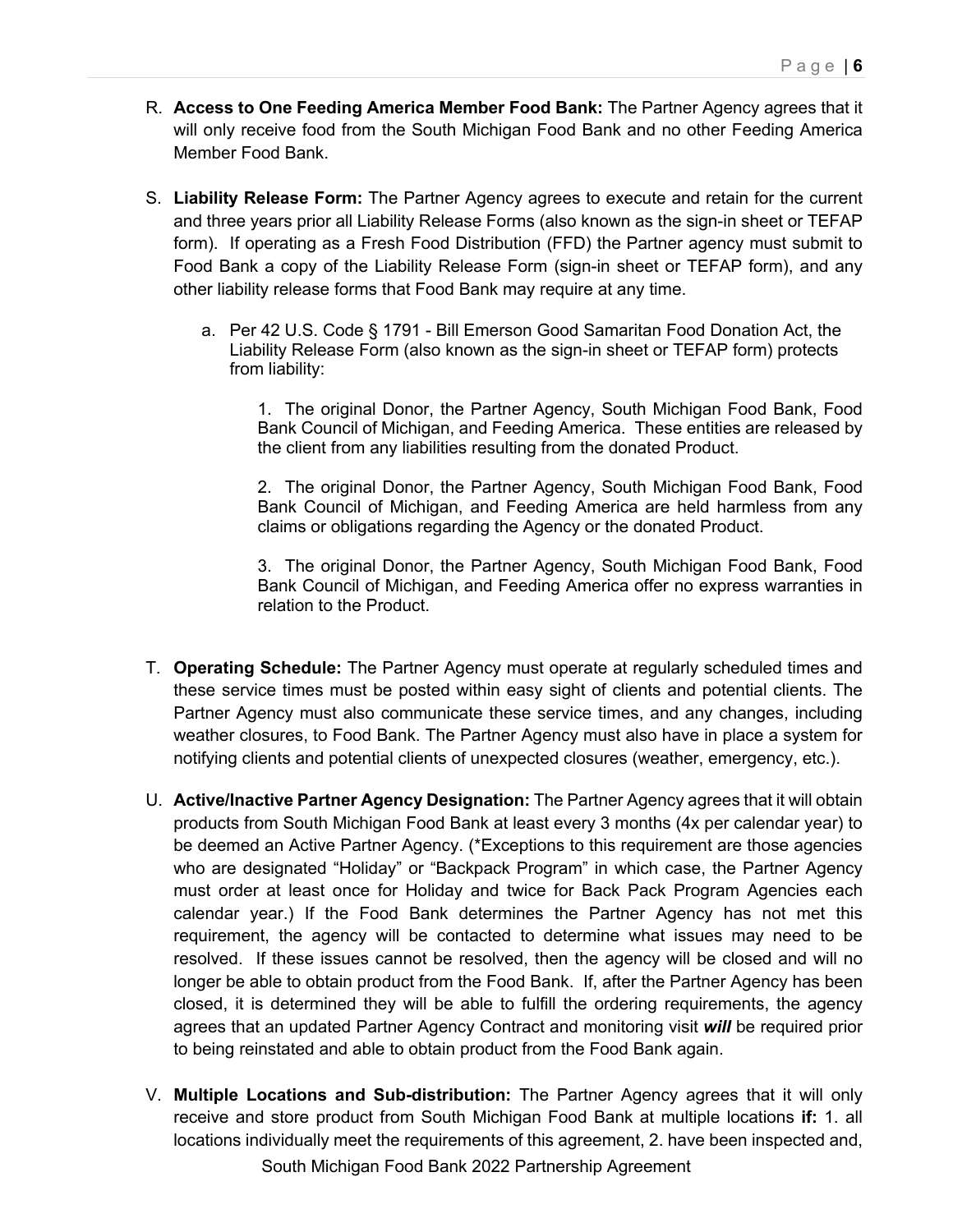3. are approved by Food Bank prior to receiving and distributing food. *The Partner Agency is not allowed to sub-distribute donated product to any organization, Partner Agency, partner, or entity other than a qualifying client. (In the rare case of an exception, contact Food Bank before sharing product with another Partner Agency)*

- W. **Order Fulfilment and Pick Up:** The Partner Agency agrees that it is fully responsible for ensuring adequate and safe transportation and volunteer support for food order pick up, whether at the South Michigan Food Bank warehouse or tailgate location. This includes, but is not limited to, providing tarps, blankets, or other materials to cover food during transport, providing enough volunteers to load ordered items quickly and safely into vehicles, and providing enough vehicles for safe transport. If adequate transportation and volunteer support is not provided by the Partner Agency, Food Bank reserves the right to deny order pick up. In the event Food Bank denies a pick-up due to inadequate transportation or volunteer support, the product will go back into the inventory list and the Partner Agency will have to place another order to obtain the missing product. Partner Agency may also be subject to associated fees outlined in Billing and Payment Terms section of this agreement.
- X. **Marketing Plan and Disaster Response:** The Partner Agency agrees to have in writing (and make available to the Food Bank when requested) both a marketing plan and a disaster response plan. The marketing plan will outline and detail how the Partner Agency advertises its services and requirements to clients and potential clients. The disaster response plan will outline steps the agency will take to notify clients and potential clients, as well as the Food Bank, of any closures or changes to normal operations because of a disaster, i.e., weatherrelated closure or long-term power outage.

South Michigan Food Bank reserves the right to update or modify this agreement as needed. In the case of updates or modifications, an addendum will be added to the initial agreement and signed and dated by representatives from Food Bank and the Partner Agency.

#### Suspension and Termination Policy

South Michigan Food Bank (Food Bank) reserves the right to place a Partner Agency on suspension for a period of **up to** three (3) months for noncompliance. If the Partner Agency becomes compliant and adheres to outlined policies during the suspension period, suspension will be lifted with no further action taken. If the Partner Agency cannot or refuses to become compliant within the suspension period, Food Bank will terminate the partnership agreement with the Partner Agency. Partner Agency must wait at least 12 months (one calendar year) after termination date to apply again to become a Partner Agency. During the suspension period, the Partner Agency *may* be able to order and receive food (unless suspension is for nonpayment) from Food Bank; however, limits may be placed on amount, type, and frequency of availability to order. These limits will be at the discretion of Food Bank staff. Partner Agency may also be subject to additional monitoring visits from Food Bank staff. Possible reasons for suspension are outlined below.

- 1. The Partner Agency is significantly delinquent in payment of shared maintenance fee/service charge. See Accounts Receivable Policy for details.
- 2. The Partner Agency transports and/or stores product improperly and makes no corrections after initial warning.
- 3. The Partner Agency does not comply with required recordkeeping and reporting, including reporting pounds collected through store rescue, if applicable.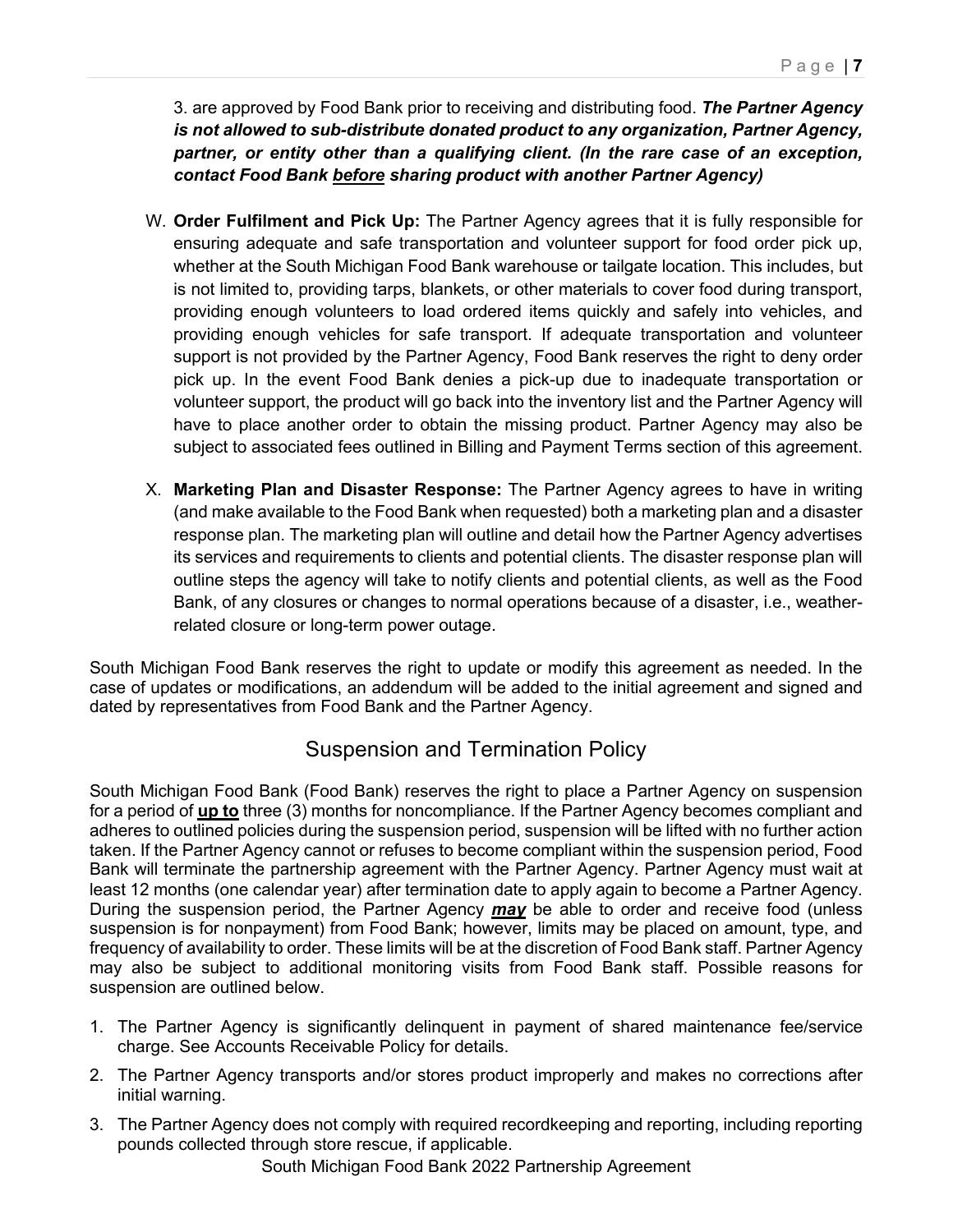- 4. The Partner Agency does not comply with required education and training (specifically, Civil Rights Training and food safety training).
- 5. The Partner Agency is found to be in violation of any applicable state or local statute, ordinance, code, or regulation.
- 6. The Partner Agency is not open to the public or is found distributing donated product to unqualified recipients or exclusive groups such as a clubs, sports teams, or church congregations.
- 7. The Partner Agency discriminates in any way based on race, color, citizenship, religion, sex, national origin, ancestry, age, marital status, disability, sexual orientation, including gender identity, unfavorable discharge from the military or status as a protected veteran, homelessness or other protected class as outlined in the required Civil Rights Training.
- 8. The Partner Agency requires participation in a religious service of any type prior to receiving food.
- 9. The Partner Agency refuses attempts or is chronically unavailable for the Food Bank staff to monitor, inspect, or otherwise visit.
- 10. The Partner Agency does not inform the Food Bank prior to relocating or, changes days/hours of service without informing Food Bank within 5 business days.
- 11. The Partner Agency sells, trades, or otherwise mismanages product received through Food Bank.
- 12. The Partner Agency repeatedly disregards food safety guidelines.
- 13. Any other violation of the policies and procedures of the Food Bank as outlined in the Partner Agency Agreement.

#### **GRIEVANCE PROCEDURE**

Partner agencies may voice concerns or appeal any decisions made by Food Bank staff. Place your concerns in writing and send to: Chief Operating Officer, South Michigan Food Bank 5451 Wayne Rd, Battle Creek, MI 49037. You may also email: marsha@smfoodbank.org

All appeals will be reviewed by the Chief Operating Officer, Chief Executive Officer, and/or Board of Directors. A written response to the appeal will be issued within 30 business days

#### Billing and Payment Terms

**Invoice:** The Partner Agency will receive an invoice, by the "Bill To:" address on account, detailing charges within ten (10) days of the order being picked up or delivered. Copies of current and past invoices are available through Primarius Web Window under the My Docs, invoice tab. Unpaid invoices are available under My Agency/Open AR.

**Statement**: Monthly statements are mailed within seven (7) days of the last day of the month for Partner Agencies with balances due or activity during that month. Statements are also available through Primarius Web Window under My Docs, statement tab.

**Payment terms**: Payment is due within 30 days of the invoice date.

**Payment details**: Please make checks payable to South Michigan Food Bank and use the correct mailing address: 5451 Wayne Road, Battle Creek, MI 49037. The following information must be included on the check; **1) Agency Name 2) Agency Code 3) Invoice Number**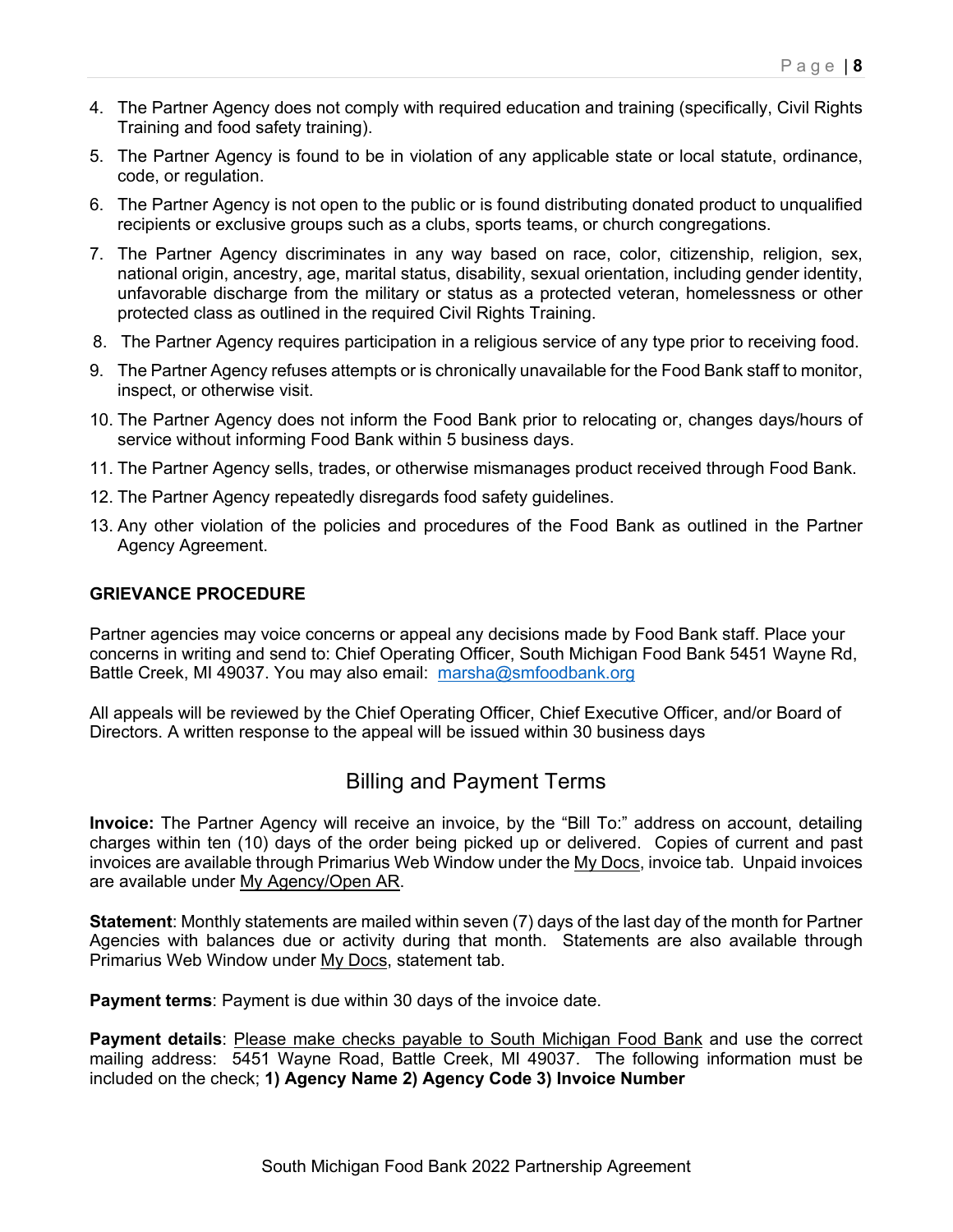**Past due**: An invoice is considered past due if payment has not been received within 30 days after the invoice date. Payment or payment arrangements must be made immediately. If no payment has been received and the balance reaches 60 days past due, the following steps will be taken:

- 1. The Partner Agency will be contacted requesting payment within 15 days from the date of contact.
- 2. If payment is received in response to Step 1, no further action is necessary.
- 3. If no payment has been received within 15 days after initial contact, the Partner Agency will be put on product hold until payment or payment arrangements agreed upon by both parties can be made. The agency will also be referred to the Agency Relations team for immediate follow up action including, but not limited to, a personal phone call, email or site visit until payment has been made and the Food Bank staff has worked with the agency to ensure that future balance issues do not become a concern.

**Fees:** Food Bank reserves the right to levy the following fees for violation of agreements:

- Missed delivery fee: \$50 per incident
- Returned check fee: \$25 per incident
- Restocking fee (for missed, incomplete pick-up, tailgate pick-up): 10% of order total

#### Food Safety Guidelines

South Michigan Food Bank follows all local, State and Federal food safety guidelines. Partner Agency must all follow all local, State and Federal Guidelines.

#### From the USDA regarding labeling:

"…Canned foods are safe indefinitely as long as they are not exposed to freezing temperatures, or temperatures above 90 °F (32.2° C). If the cans look ok, then they are safe to use. Discard cans that are dented, rusted, or swollen. High-acid canned foods (tomatoes, fruits) will keep their best quality for 12 to 18 months; low-acid canned foods (meats, vegetables) for 2 to 5 years."

No Federal Partner Agency (FDA, USDA, etc.) requires that food products be labeled with an expiration date. The only exception to this is marketed baby food. All other labeling systems are at the discretion of the manufacturer. If an item is stored correctly and remains undamaged, it will be suitable and safe for consumption.

## Record Keeping and Reporting

As a Partner Agency of South Michigan Food Bank, you must keep and report accurate data regarding the numbers and age groups of people served at your Partner Agency each month. If your Partner Agency operates more than one type of program (i.e., food pantry and soup kitchen or FFD and Back Pack Program) **separate records for each program must be kept**. These records must be submitted on-line to the Food Bank no later than the 5<sup>th</sup> of the following month. For example, reports for January are due no later than the  $5<sup>th</sup>$  of February. Each month, a report of your previous month's service numbers must be submitted to the Food Bank. Reports are submitted online via Primarius or Link2Feed. If your Partner Agency does not submit your monthly report by the due date, your Partner Agency will be placed on product hold until the report is received. For questions regarding how to report, or with issues regarding compiling the monthly report, please contact Agency Relations at 269-964-3663.

South Michigan Food Bank 2022 Partnership Agreement The Food Bank uses this data in several ways; when applying for (and designating) grant funds, reporting to Feeding America, and in the Annual Report, to name a few. Without your cooperation in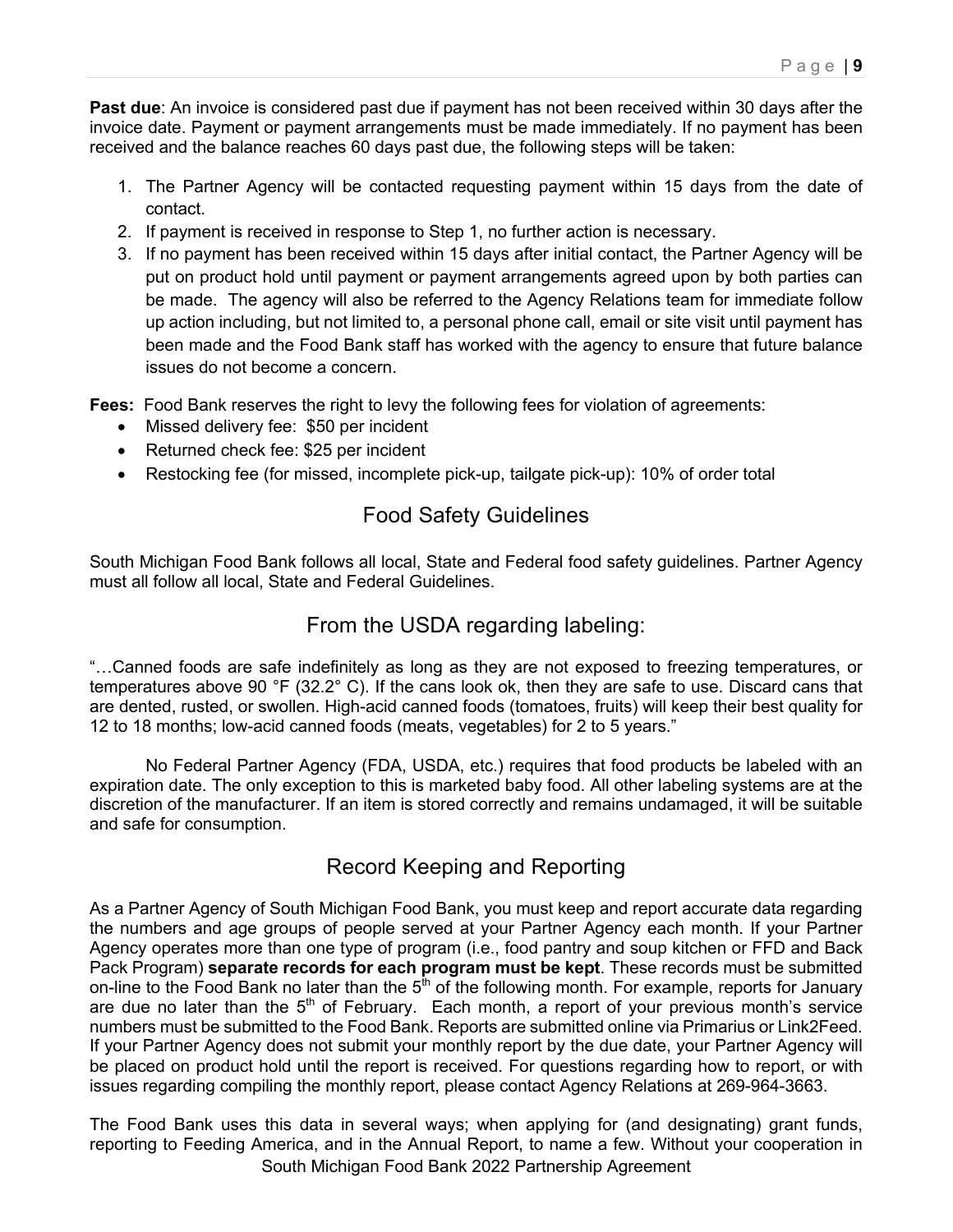this regard, the Food Bank is unable to meet the qualifications required to remain *your* Food Bank. The required paperwork for agencies who receive TEFAP/USDA products is available on our website, www.smfoodbank.org, and will be emailed to all agencies when released. All information asked of clients is self-declared and no verification or proof is required.

#### **\*Please note that Partner Agencies cannot ask for or require a client's social security number in order to receive food\***

The following verbiage must also be included on any *required* sign in form and easily available for clients to see, read, and understand.

"The U.S. Department of Agriculture prohibits discrimination against its customers, employees, and applicants for employment on the bases of race, color, national origin, age, disability, sex, gender identity, religion, reprisal, and where applicable, political beliefs, marital status, familial or parental status, sexual orientation, or all or part of an individual's income is derived from any public assistance program, or protected genetic information in employment or in any program or activity conducted or funded by the Department. (Not all prohibited bases will apply to all programs and/or employment activities.) If you wish to file a Civil Rights program complaint of discrimination, complete the USDA Program Discrimination Complaint Form, found online at http://www.ascr.usda.gov/complaint\_filing\_cust.html, or at any USDA office, or call (866) 632-9992 to request the form. You may also write a letter containing all the information requested in the form. Send your completed complaint form or letter to us by mail at U.S. Department of Agriculture, Director, Office of Adjudication, 1400 Independence Avenue, S.W., Washington, D.C. 20250- 9410, by fax (202) 690-7442 or email at program.intake@usda.gov.

Individuals who are deaf, hard of hearing or have speech disabilities may contact USDA through the Federal Relay Service at (800) 877-8339; or (800) 845-6136 (Spanish).

USDA is an equal opportunity provider and employer."

#### Marketing and Advertising Policy

As a Partner Agency of South Michigan Food Bank, your agency has access to South Michigan Food Bank marketing tools and materials, including the Food Bank logo. **The Food Bank logo and "Proud Member of" or "Member Agency of" along with the full name South Michigan Food Bank should be used on marketing materials, social media pages, and advertisements highlighting Food Bank supported programs and/or projects**. The logo may not be changed or altered in any way and can be used in color (green with black lettering) or as part of a black and white item. Examples of appropriate logo usage are listed below:

| <b>Communication Type</b>        | South Michigan Food Bank Logo Placement                    |
|----------------------------------|------------------------------------------------------------|
| Website                          | On homepage; also included in the "About Us" section       |
| Facebook page                    | On main page; also included in the "About" section         |
| <b>Annual Report</b>             | Featured prominently                                       |
| <b>Newsletters</b>               | On front page                                              |
| Lobby, entrance, or front window | Sign, sticker, or window cling easily visible too visitors |